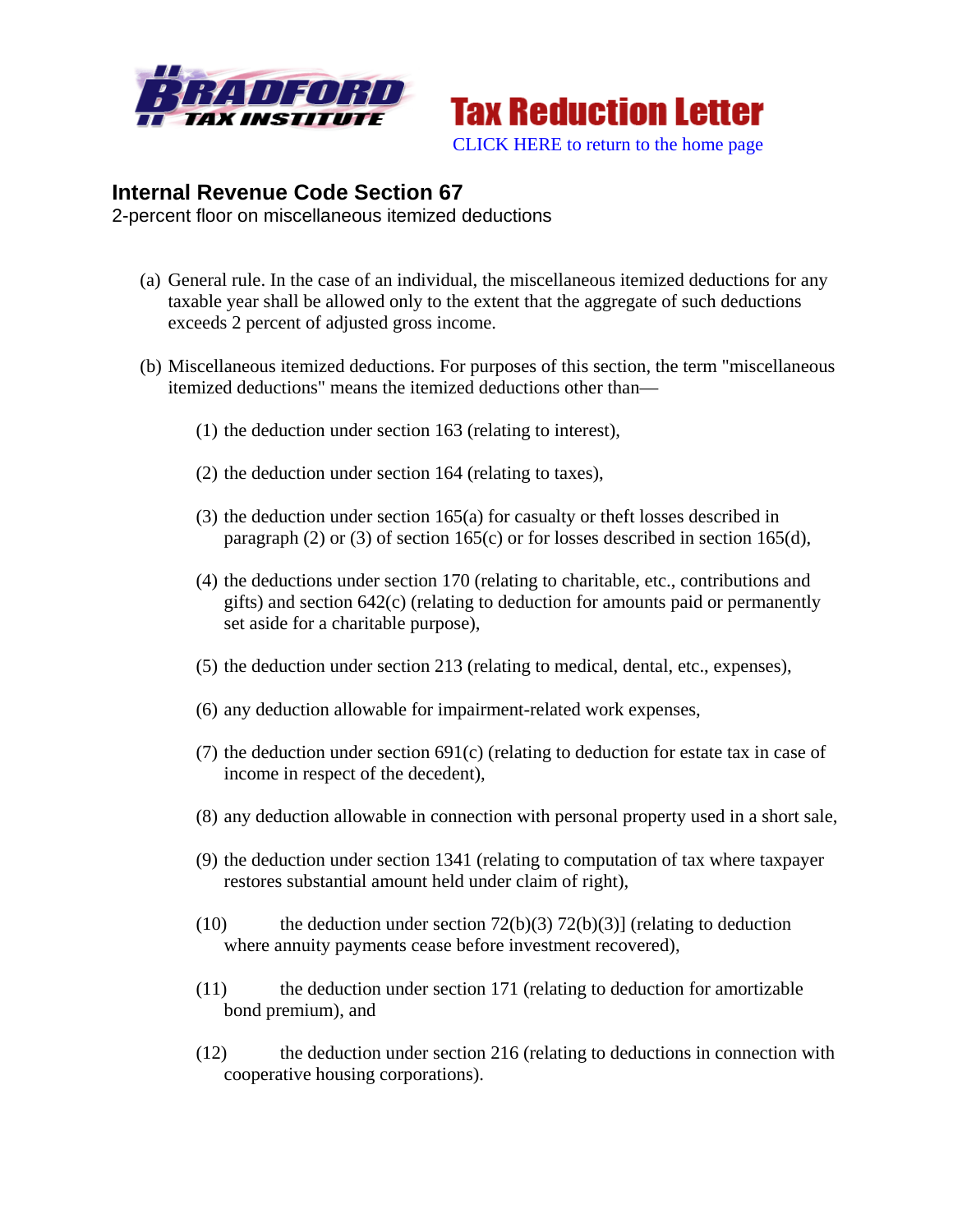- (c) Disallowance of indirect deduction through pass-thru entity.
	- (1) In general. The Secretary shall prescribe regulations which prohibit the indirect deduction through pass-thru entities of amounts which are not allowable as a deduction if paid or incurred directly by an individual and which contain such reporting requirements as may be necessary to carry out the purposes of this subsection.
	- (2) Treatment of publicly offered regulated investment companies.
		- (A)In general. Paragraph (1) shall not apply with respect to any publicly offered regulated investment company.
		- (B) Publicly offered regulated investment companies. For purposes of this subsection—
			- (i) In general. The term "publicly offered regulated investment company" means a regulated investment company the shares of which are—
				- (I) continuously offered pursuant to a public offering (within the meaning of section 4 of the Securities Act of 1933, as amended (15 U.S.C. 77a to 77aa)),
				- (II) regularly traded on an established securities market, or
				- (III) held by or for no fewer than 500 persons at all times during the taxable year.
			- (ii) Secretary may reduce 500 person requirement. The Secretary may by regulation decrease the minimum shareholder requirement of clause (i)(III) in the case of regulated investment companies which experience a loss of shareholders through net redemptions of their shares.
	- (3) Treatment of certain other entities. Paragraph (1) shall not apply—
		- (A)with respect to cooperatives and real estate investment trusts, and
		- (B) except as provided in regulations, with respect to estates and trusts.
- (d) Impairment-related work expenses. For purposes of this section, the term "impairmentrelated work expenses" means expenses—
	- $(1)$  of a handicapped individual (as defined in section  $190(b)(3)$ ) for attendant care services at the individual's place of employment and other expenses in connection with such place of employment which are necessary for such individual to be able to work, and